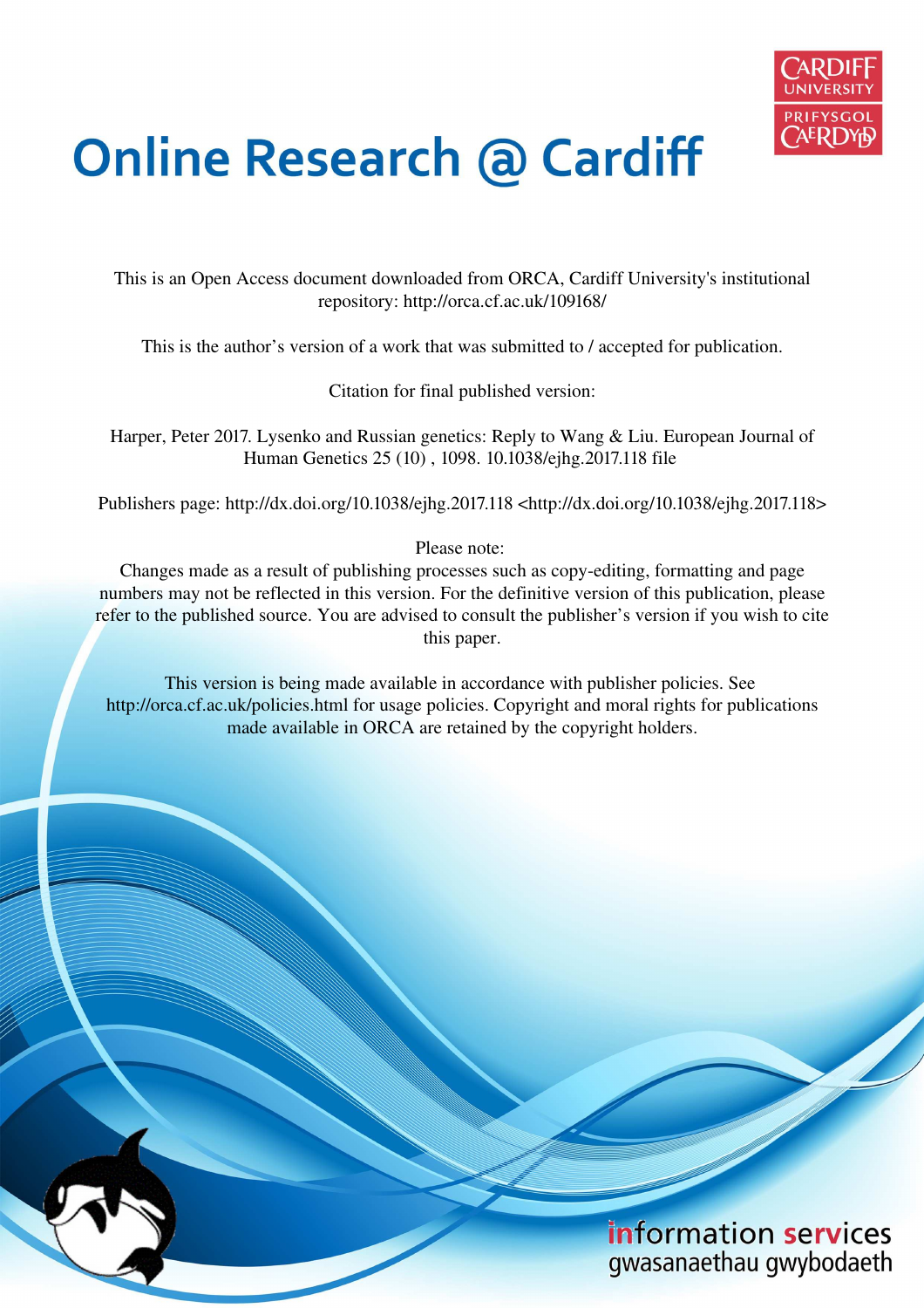## **Lysenko and Russian Genetics**

(Response to Liu and Wang's letter to European Journal of Human Genetics.)

I thank Drs Liu and Wang for their appreciation of my article 'Some Pioneers of European Human Genetics' (Eur J Hum Genet doi:10.1038/ejhg.2017.47) and am glad of the opportunity to enlarge on my brief comment regarding Trofim Lysenko in relation to Russian human genetics. This is a complex area, to which a few words cannot do justice.

First, our modern understanding of transgenerational epigenetic effects certainly means that one can no longer dismiss the inheritance of acquired characteristics out of hand, though any example requires detailed evidence and cannot be reliably invoked for a situation close to a century ago. Likewise these developments have in no way invalidated the Mendelian nature of the many human genetic disorders studied by Vavilov's colleagues such as Solomon Levit and reinforced by abundant work internationally up to the present.

The problem with most of Lysenko's work is that its results are almost impossible to assess; his lack of scientific education and of principles of experimental design, and his opposition to any form of statistical analysis, all hinder any detailed evaluation, whether at the time or now. Vavilov's initial encouragement of Lysenko, including an offer for him to work in Vavilov's own institute, (which was strongly opposed by his colleagues), was probably intended to help to remedy these deficiencies. At no stage though was Lysenko recognised as a 'leading Soviet scientist' in genetics by most of his scientific colleagues, except in the political sense. Internationally the initial support of JBS Haldane, later abandoned (1), is made less credible by Haldane's strong political views (2) and was in any case related to Lysenko's early work in plant physiology, not that on genetics.

As to whether Lysenko's work was fraudulent, the same experimental deficiencies hamper any distinction between error and true fraud; that his work could not be repeated was shown by the later post-war failure of the eminent geneticist Hans Stubbe and his colleagues in communist East Germany to replicate any of Lysenko's results, as is well described by his pupil R Hagemann (3). Lysenko's opposition to mendelism in human genetics was entirely theoretical, since he did no work in this field.

As to Lysenko's complicity in Vavilov's imprisonment and subsequent death, it is disingenuous to absolve him of this because he was not directly responsible. To read the verbatim accounts of the 'debates' of 1937 and later (4, 5) and the unscientific, aggressive and threatening comments of Lysenko and his colleague Izaak Prezent, show clearly how he was working consistently for the downfall of Vavilov, of his human genetics colleagues such as Solomon Levit and classical genetics as a whole.